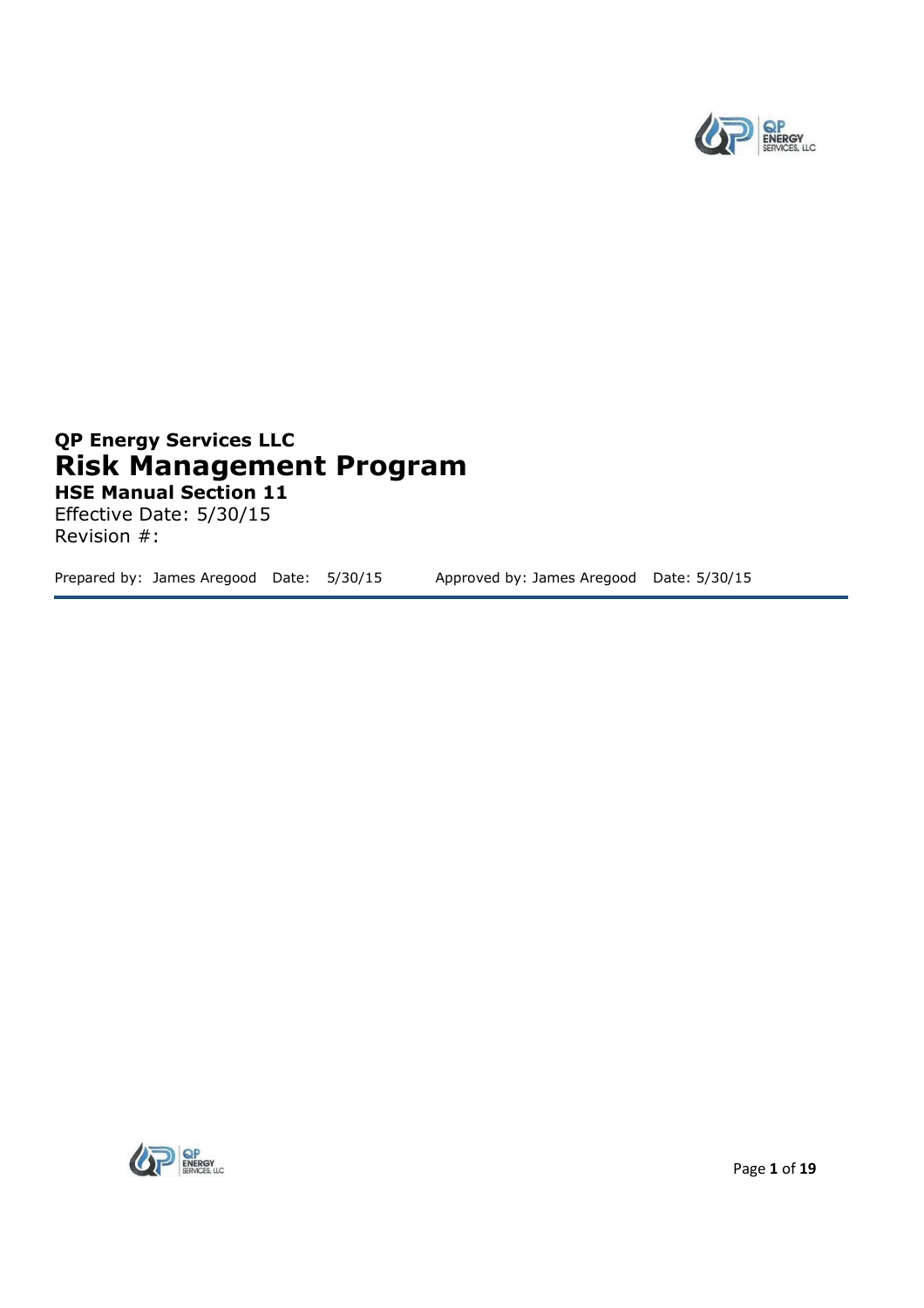

#### **Contents**

| Section | Title                                         | Page     |
|---------|-----------------------------------------------|----------|
| 1.0     | Purpose                                       | $11-3$   |
| 2.0     | Scope                                         | $11-3$   |
| 3.0     | Definitions                                   | $11-3$   |
| 4.0     | Roles & Responsibilities                      | $11-3$   |
|         | 4.1 Managers                                  | $11-3$   |
|         | 4.2 Employees, Consultants & Contractors      | $11 - 4$ |
| 5.0     | Process                                       | $11 - 4$ |
|         | 5.1 Identification of Hazards/Risks           | $11 - 4$ |
|         | 5.2 Assessment of Hazards and Risks           | $11 - 5$ |
|         | 5.3 Control of Hazards and Risks              | $11-6$   |
|         | 5.4 Ongoing Monitoring and Review of Controls | $11-6$   |
| $6.0\,$ | Training                                      | $11-6$   |
| 7.0     | Records                                       | $11 - 7$ |
| 8.0     | Revision History Record                       | $11 - 7$ |
|         | Appendix A                                    | $11 - 8$ |

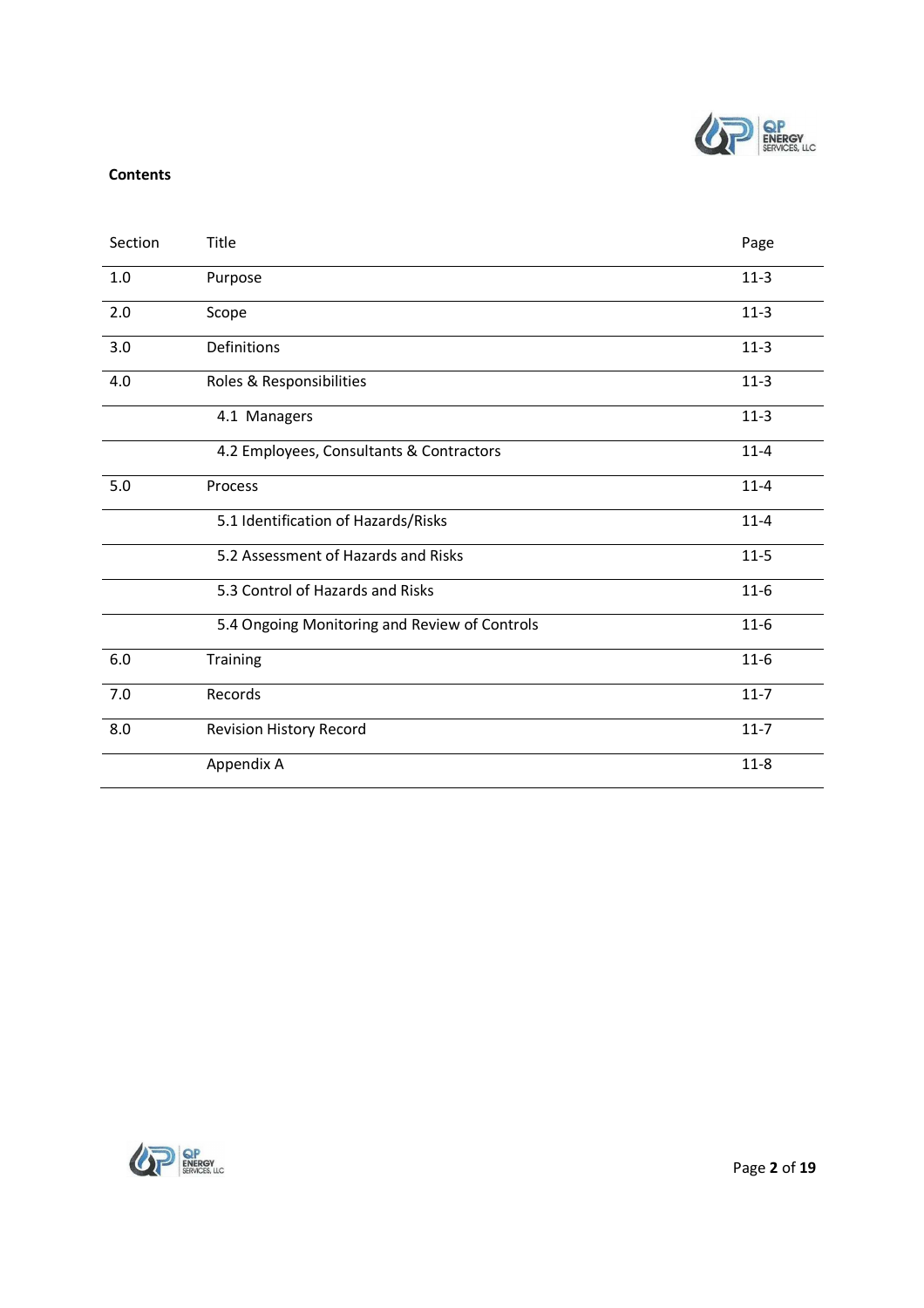

#### **1.0 Purpose**

The intent of this policy is to set out QP Energy Services approach to the identification and management of HSE risks and hazards and should be read in conjunction with QP's Health and Safety, Environment and Incident Reporting Policies.

#### **2.0 Scope**

- This policy applies to all personnel, visitors, and contractors at QP Energy Services LLC. This procedure applies to all functional areas of the QPES facilities including all yards, offices and storage areas.

#### **3.0 Definitions**

- **HSE Risk Management** is a systematic approach to managing workplace hazards so as to reduce or eliminate the HSE risk posed to employees, visitors, consultants, contractors, employees of contractors, persons employed through labor hire agencies and volunteers.
- A hazard is anything which is a source of potential harm to a person's health, safety and welfare in the work place.
- *Risk* is the chance of the potential harm from an identified hazard. It is measured in terms of the likelihood of exposure to the hazard and the resulting consequences.

#### **4.0 Roles and Responsibilities**

- HSE Risk Management is the responsibility of everyone at QP, although individuals may have different roles. At the same time all levels of management are accountable for HSE matters within their responsibility, all workplace participants must adhere to the HSE Risk Management Process.

#### **4.1 Managers**are responsible for:

- o Committing to making HSE Risk Management a part of normal business operations;
- o Engaging team members from all levels in the management of HSE risks;
- o Ensuring, so far as is reasonably possible, the health, safety and welfare at work of their employees, visitors, consultants, contractors, employees of contractors and consultants, persons employed through labor hire agencies and volunteers;
- $\circ$  Consulting with their employees and all other persons with obligations under HSE laws;
- o Reporting any incidents, accidents or hazards.

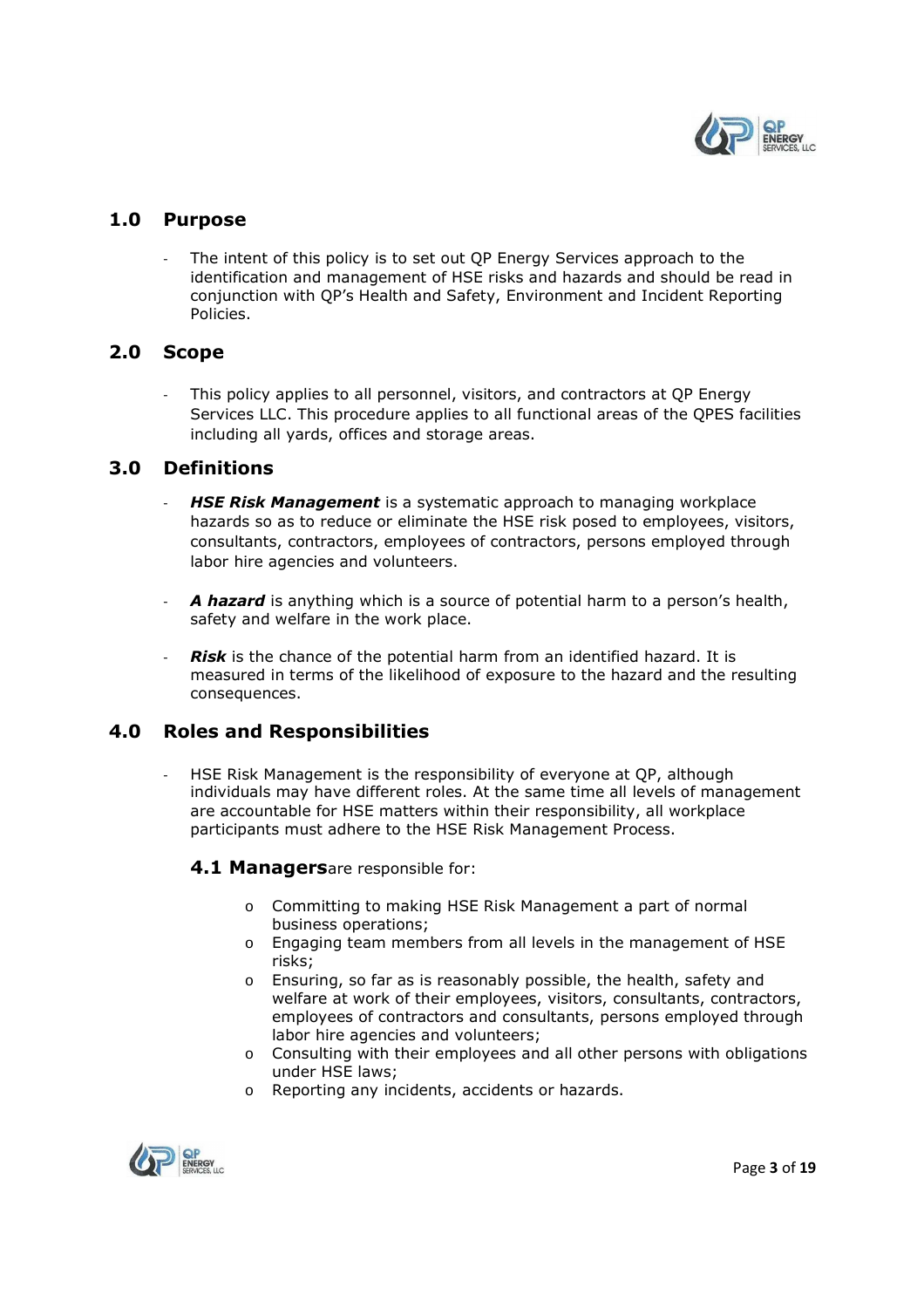

#### **4.2 Employees, consultants and contractors**are responsible for:

- o Participating in risk management processes;
- o Performing their work in a safe manner;
- o Taking reasonable care that their acts do not adversely affect the health and safety of themselves or others.

#### **4.3 The QP Safety Committee**is responsible for:

o Monitoring and reviewing on an ongoing basis, the HSE Risk Management process. The Committee will be comprised of management and employee representatives

*\*\* If you become aware of any actual or possible non-compliance with this policy, you should immediately report it to your Manager.* 

*\*\* Failure to comply with the obligations under this policy may lead to disciplinary action being taken by QP in accordance company policy or by termination of engagement for contractors.* 

#### **5.0 Process**

The HSE Risk Management Process is a four stage approach adopted by OP Energy Services to manage, control and/or eliminate workplace hazards and their associated risks.

**5.1(1) Identification of Hazards/Risks** - The identification of hazards and risks canbe undertaken in the following manner:

- o Proactive identificationof foreseeable HSE hazards/risks which might cause harm and completing risk assessments and reporting back to the HSE Committee's.
- o An incident report must be completed whenever there is a workrelated accident, injury, illness or near miss, in accordance with QP Energy Services' Incident Reporting Policy.
- o Investigation of such events typically includes a review of written safety procedures and current work practices and involves discussions with:
	- The injured/ill employee, contractor or visitor;
	- The employee's supervisor or manager; and
	- Any witnesses.
- o Incident & hazard reporting assists QP with identifying existing or potential hazards and the adequacy of existing control methods. It also assists in developing potential controls.

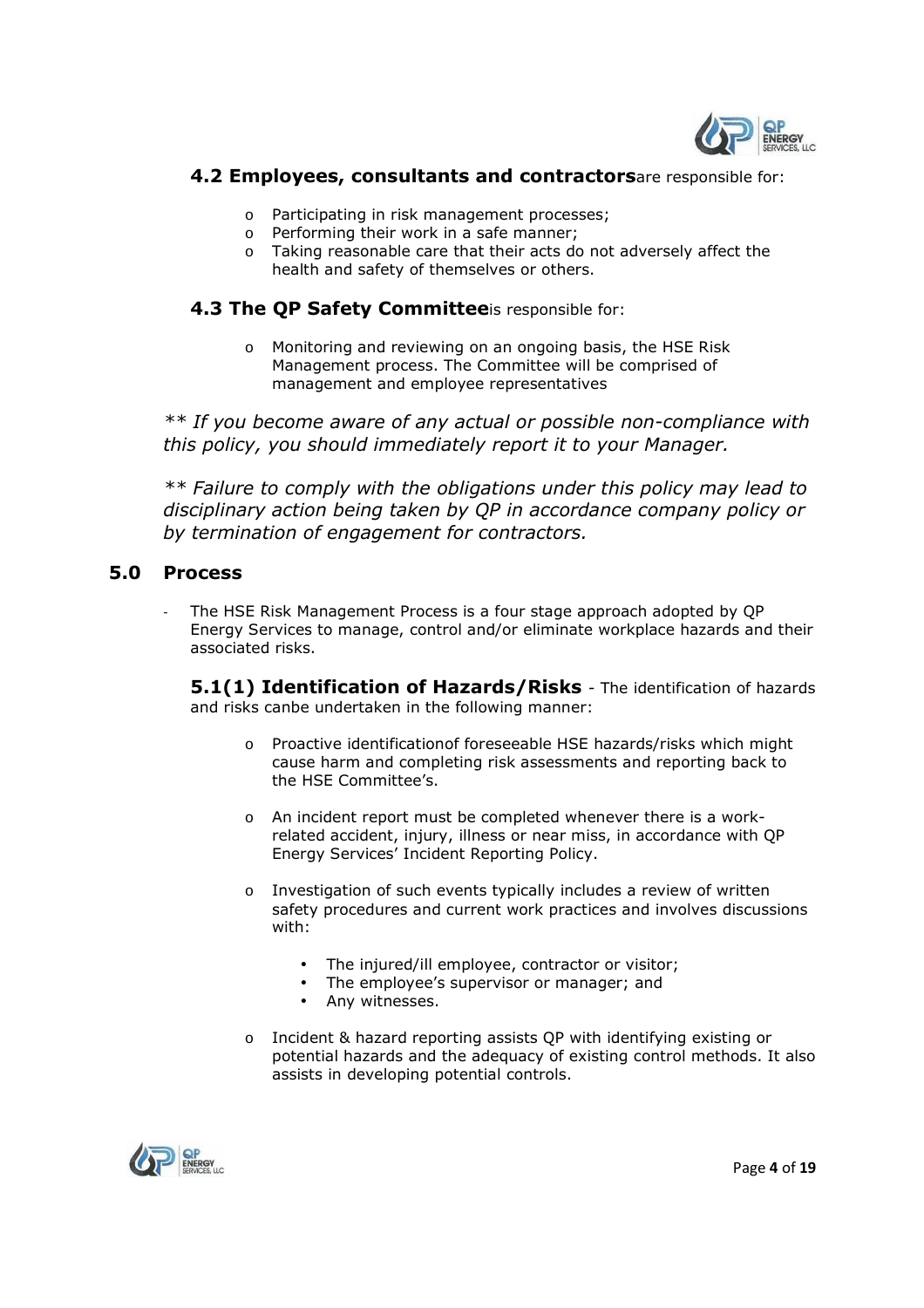

- $\circ$  OP will undertake regular inspections of each area of the work place. *Workplace Inspections Form*(see Appendix A) will be completed following an inspection and be compiled and reviewed by theQP Safety Committeeas part of QP's ongoing HSE audit regime.
- o Workplace risk audits are a systematic approach to identifying workplacehazards and will usually be conducted annually. The recommendations flowing from these audits will be reviewed by the QP Safety Committee and by QP management.
- o Before any design and/or purchasing decision, QP will:
	- Consider the HSE risks associated with the design, procurement, construction, installation, operation maintenance and decommissioning of the product/s or processes throughout the lifecycle of those product/s or processes and
	- Take steps to make sure that these risks are eliminated or reduced
- o QP understands and accepts its obligation to consult with employees,managers and contractors, as well as all other persons with obligations under HSE laws. The QP Safety Committee will provide employees witha reasonable opportunity to provide input when identifying or assessing hazards or risks to health or safety; and making decisions about:
	- Measures to be taken to control those risks;
	- Adequacy of facilities for the welfare of employees;
	- Procedures for resolving HSE issues in the workplace;
	- Monitoring of employees' health;
	- Providing information and training to employees;
	- Any proposed changes to a workplace that may affect employees' health or safety.

#### **5.2(2) Assessment of Hazards and Risks**

- o QP Energy Services will assessthose hazards identified to determine theHSE risks.
- o The following factors will be taken into account:
	- The likelihood of the hazard or risk;
	- The degree of harm;
	- The frequency/duration of exposure to the hazard:
	- The most realistic consequence/severity of the hazard or risk; and
	- Any human factors involved, for example the age, skill level, physical makeup and training/education of the employee undertaking a task whilst exposed to the hazard.

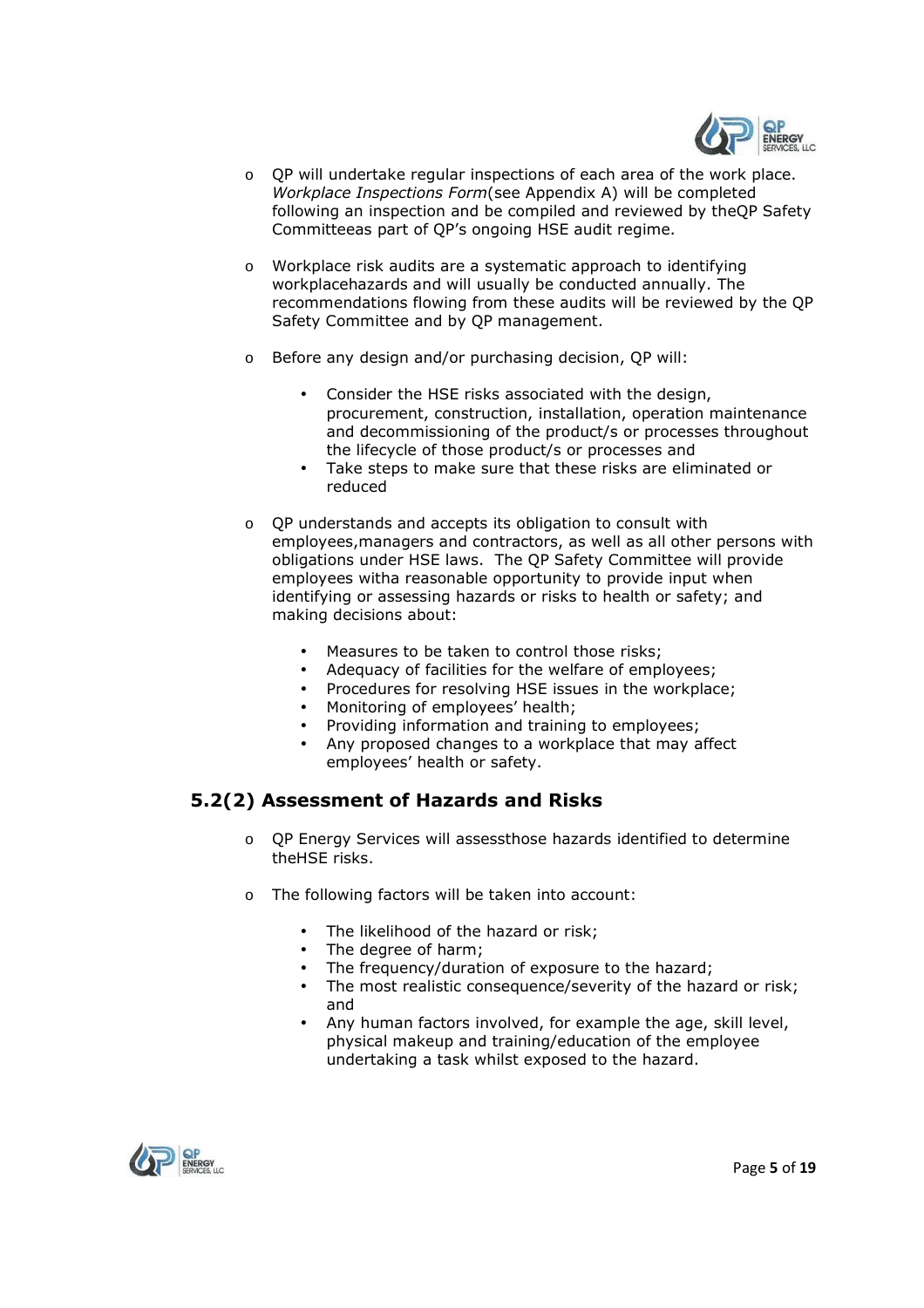

#### **5.3 (3) Control of Hazards and Risks**

- o When assessment and prioritization of the identified hazards has beencompleted, QP will work to eliminate or manage and control each hazard.
- $\circ$  OP recognizes that elimination of hazards and risks is the best result, but where this is not reasonably practicable, QP will look to minimizerisk by preventing or reducing the exposure to hazards and risks so far asis reasonably practicable. When determining what is reasonablypracticable, QP should have regard to factors such as:
	- what QP knows, or ought reasonably know, about:
		- the hazard or the risk; and
		- ways of eliminating or minimizing the hazard or risk the availability and suitability of ways to eliminate or minimize the hazard or risk; and
	- The cost associated with available ways of eliminating or minimizing the hazard or risk.
- o QP must consider control strategies in the order of the following hierarchy of controls:
	- Elimination through job design;
	- Substitution by replacing materials, equipment or processes;
	- Engineering by controls, mechanical aids, barriers, ventilation or insulation;
	- Administrative through job rotation, changing work tasks, procedures and training
	- Personal Protective Equipment (PPE) to reduce potential exposure.

#### **5.4 (4) Ongoing Monitoring and Review ofControls**

o QP recognizes that hazards can change and that risk control measures need to be reviewed on an ongoing basis to determine their effectiveness, therefore QP shall ensure that processes are put in place for the ongoing monitoring and review of controls.

#### **6.0 Training**

Training as outlined below will be provided at the following times:

- At time of initial assignment;
- Annually thereafter;
- Whenever a new hazardous are introduced or when the program elements change;

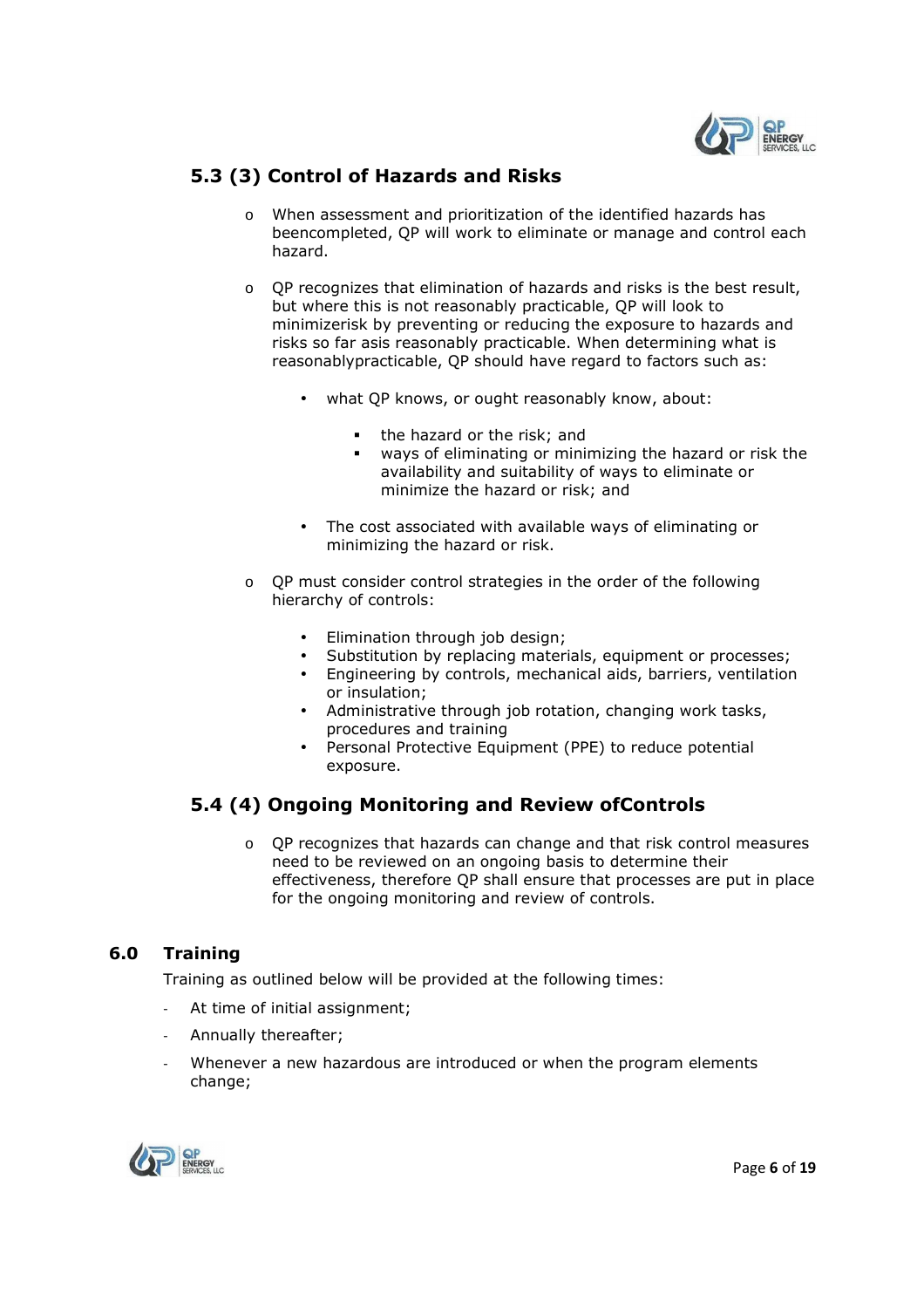

Whenever the program administrator or other management members determine through observation that retraining would be beneficial.

#### **7.0 Records**

- QP Energy Services, LLC will maintain HSE records such as:
	- o Documents relating to risk assessments;
	- o Safe Work Method Statements, Job Safety Analyses, Safety Data Sheets, permits and other work-specific documents required by HSE laws;
	- o HSE qualifications of employees;
	- o Inspection and review reports;
	- o Audit reports;
	- o Incident/accident and hazard reports;
	- o Minutes of HSE meetings;
	- o Induction and training records.
- Audit and other compliance measures will be implemented from time totime to review compliance with policy.

#### **8.0 Revision History Record:**

| Revision<br><b>Number</b> | <b>Section</b> | <b>Revised By</b> | <b>Description</b> |
|---------------------------|----------------|-------------------|--------------------|
| $\mathbf 0$               | <b>NA</b>      | <b>NA</b>         | Original document. |
|                           |                |                   |                    |
|                           |                |                   |                    |
|                           |                |                   |                    |
|                           |                |                   |                    |

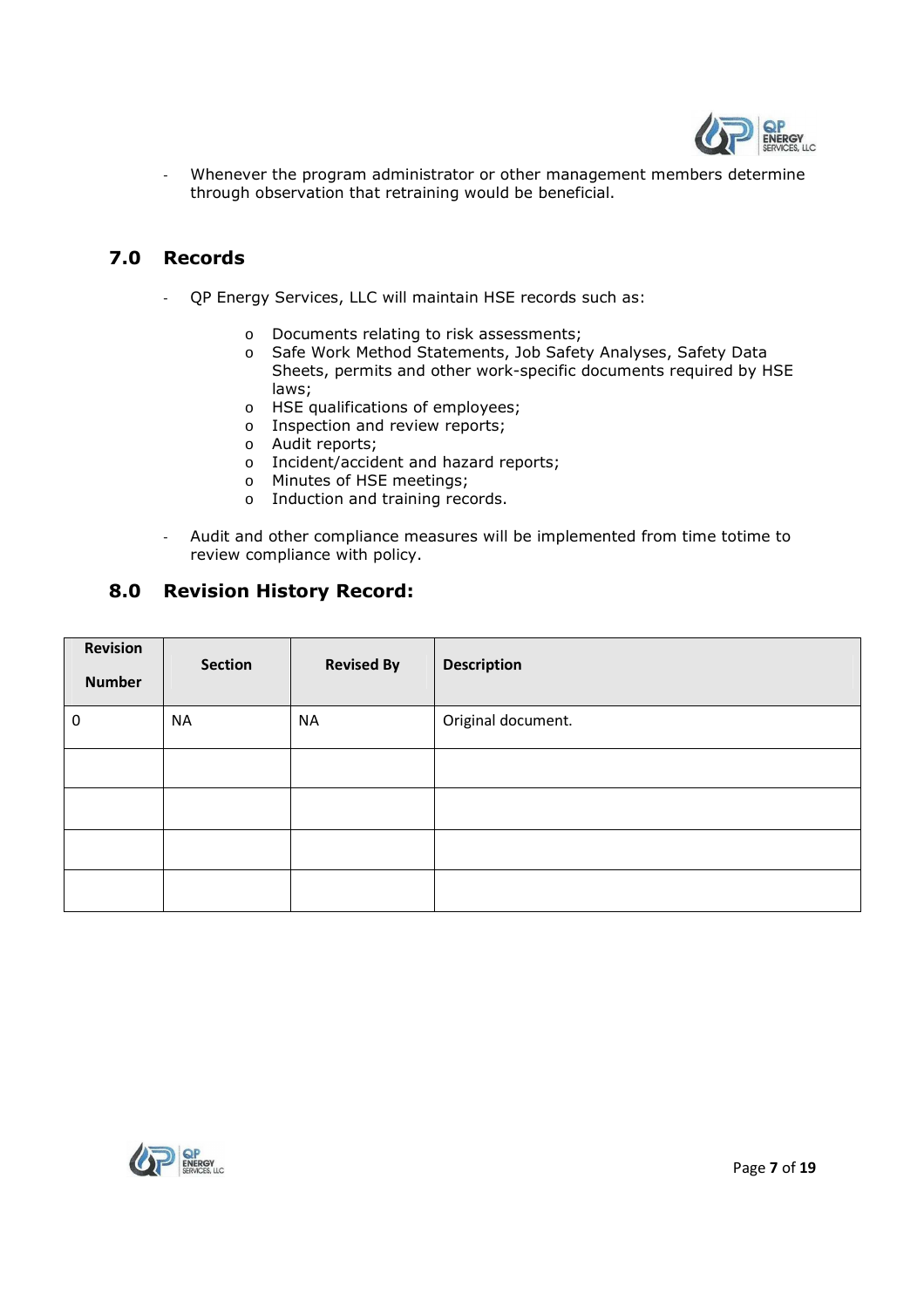

# **Appendix A**



Page **8** of **19**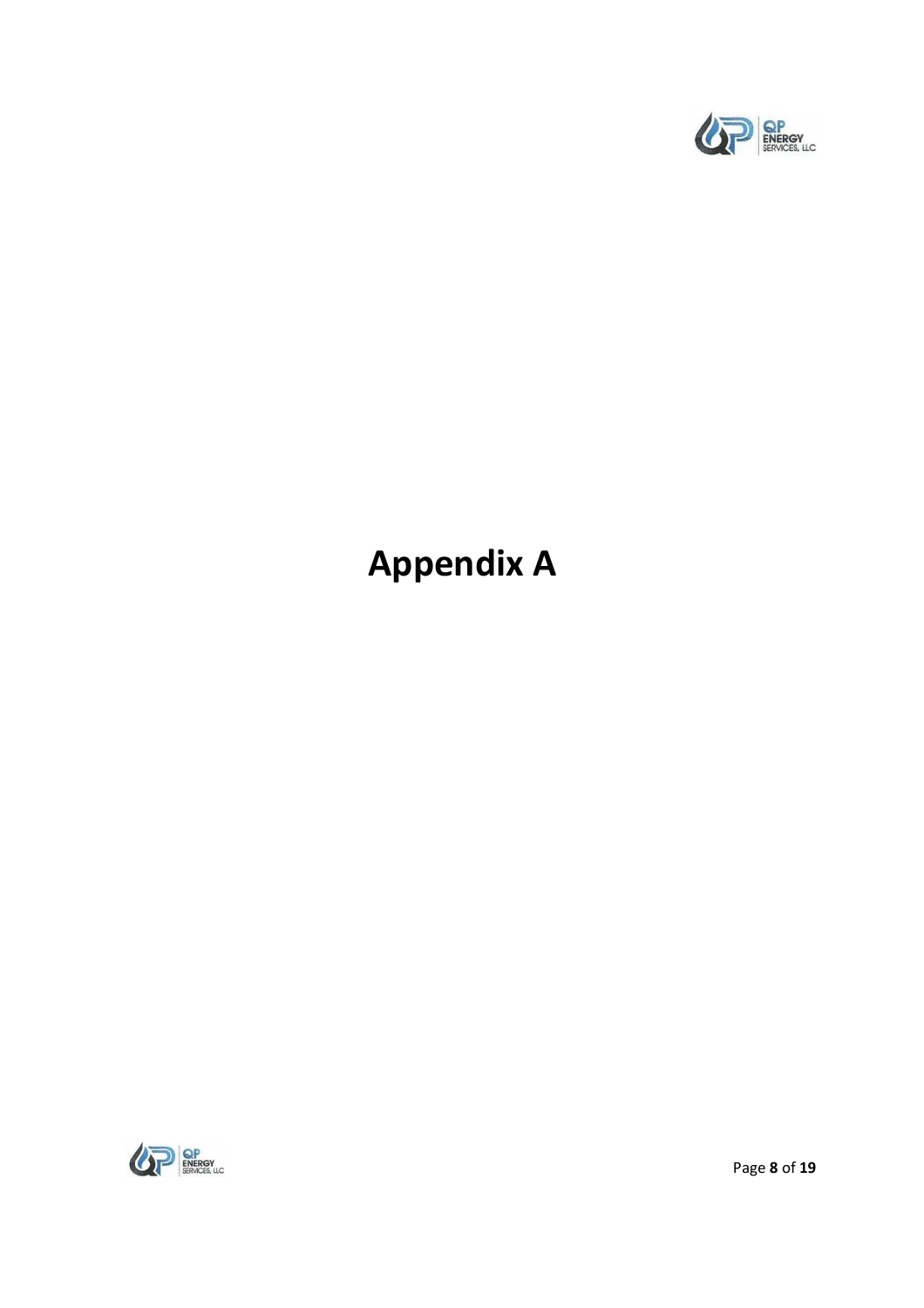

## **QP Work Place Inspection Form**

| <b>Inspectors:</b>                                                                                                                                                                                                        | Date: |                |     |
|---------------------------------------------------------------------------------------------------------------------------------------------------------------------------------------------------------------------------|-------|----------------|-----|
| <b>Location:</b>                                                                                                                                                                                                          |       |                |     |
|                                                                                                                                                                                                                           |       |                |     |
|                                                                                                                                                                                                                           | Yes   | N <sub>0</sub> | N/A |
| <b>Chemical Exposures</b>                                                                                                                                                                                                 |       |                |     |
| Is employee exposure to chemicals kept within acceptable levels?                                                                                                                                                          |       |                |     |
| Are eyewash fountains and safety showers provided in areas where<br>caustic corrosive chemicals are handled?                                                                                                              |       |                |     |
| Are all employees required to use personal protective clothing and<br>equipment (gloves, eye protection, respirators) when handling<br>chemicals?                                                                         |       |                |     |
| Are flammable or toxic chemicals kept in closed containers when<br>not in use?                                                                                                                                            |       |                |     |
| Where corrosive liquids are frequently handled in open containers<br>or drawn from storage vessels or pipelines, are adequate means<br>provided to neutralize or dispose of spills or overflows (properly<br>and safely)? |       |                |     |
| Have standard operating procedures been established, and are they<br>being followed when chemical spills are cleaned up?                                                                                                  |       |                |     |
| Are respirators stored in a convenient and clean location?                                                                                                                                                                |       |                |     |
| Are emergency-use respirators adequate for the various conditions<br>under which they may be used?                                                                                                                        |       |                |     |
| Are employees prohibited from eating in areas where hazardous<br>chemicals are present?                                                                                                                                   |       |                |     |
| Is personal protective equipment provided, used, and maintained<br>whenever necessary?                                                                                                                                    |       |                |     |
| Are there written standard operating procedures for selecting and<br>using respirators where needed?                                                                                                                      |       |                |     |
| If you have a respirator protection program, are your employees<br>instructed on the correct usage and limitations of the respirators?                                                                                    |       |                |     |

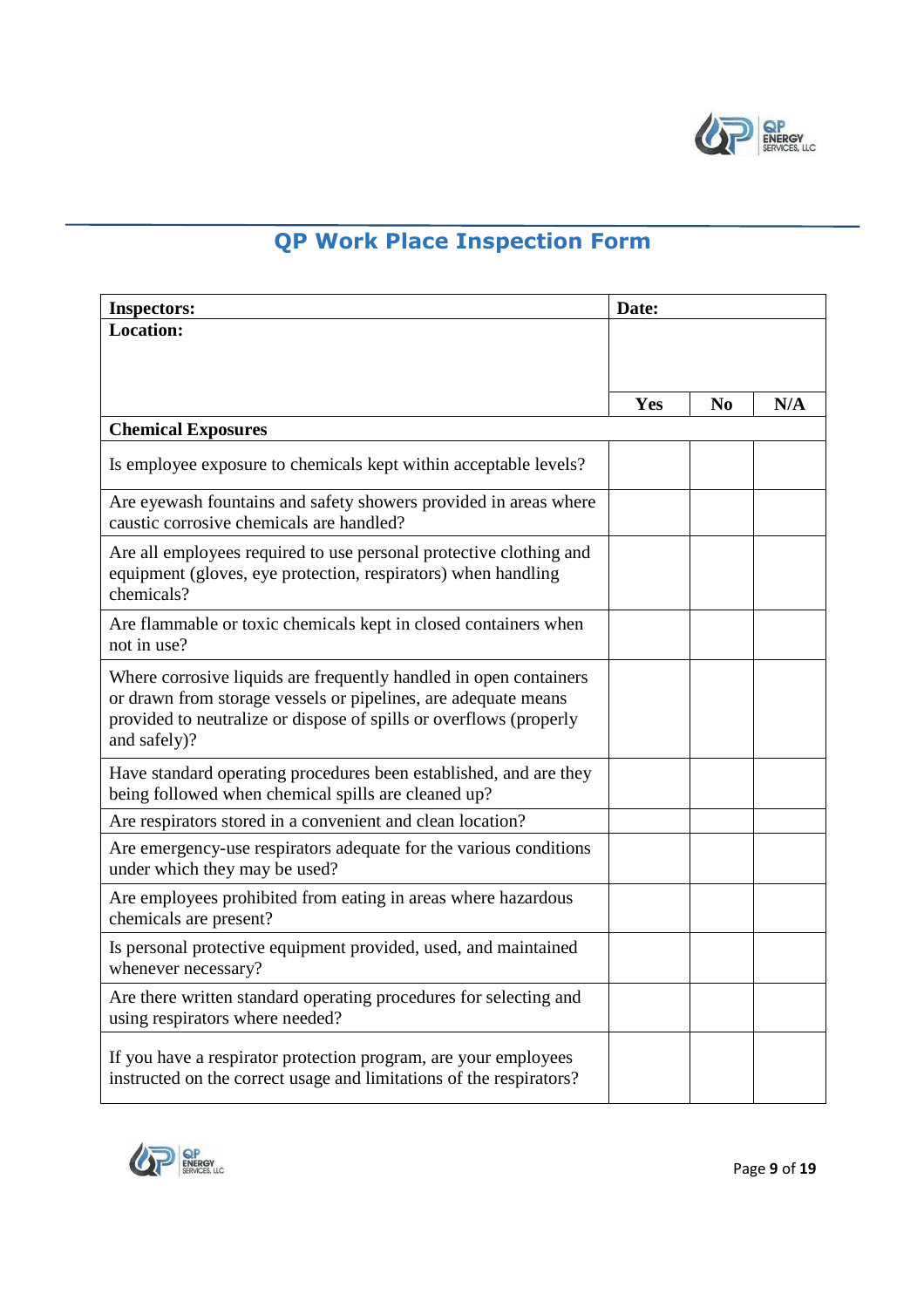| Are the respirators NIOSH-approved for particular applications?                                                                                                                                                                           |  |  |
|-------------------------------------------------------------------------------------------------------------------------------------------------------------------------------------------------------------------------------------------|--|--|
| Are respirators inspected and cleaned, sanitized, and maintained<br>regularly?                                                                                                                                                            |  |  |
| Are you familiar with the Threshold Limit Value (TLV) or<br>Permissible Exposure Limit (PEL) of airborne contaminants and<br>physical agents used in your workplace?                                                                      |  |  |
| If internal combustion engines are used, is carbon monoxide kept<br>within acceptable levels?                                                                                                                                             |  |  |
| Is vacuuming used rather than blowing or sweeping dusts<br>whenever possible for cleanups?                                                                                                                                                |  |  |
| <b>Employer Posting</b>                                                                                                                                                                                                                   |  |  |
| Is the TX-OSHA Job Safety and Health poster displayed where all<br>employees are likely to see it?                                                                                                                                        |  |  |
| Notice of compensation guarantee contract displayed?                                                                                                                                                                                      |  |  |
| OSHA 300 Summary displayed in February?                                                                                                                                                                                                   |  |  |
| Safety Committee meeting minutes displayed?                                                                                                                                                                                               |  |  |
| Are emergency telephone numbers posted where they can be<br>readily used in an emergency?                                                                                                                                                 |  |  |
| Where employees may be exposed to toxic substances or harmful<br>physical agents, has appropriate information concerning employee<br>access to medical and exposure records and safety data sheets<br>(SDSs) been made readily available? |  |  |
| <b>Emergency action plan</b>                                                                                                                                                                                                              |  |  |
| Have you developed an emergency-action plan?                                                                                                                                                                                              |  |  |
| Have emergency-escape procedures and routes been developed and<br>communicated to all employees?                                                                                                                                          |  |  |
| Do employees who must complete critical plant operations before<br>evacuating know the proper procedures?                                                                                                                                 |  |  |
| Is the employee alarm system emergency warning recognizable<br>and perceptible above ambient conditions?                                                                                                                                  |  |  |
| Are alarm systems properly maintained and tested regularly?                                                                                                                                                                               |  |  |
| Is the emergency-action plan reviewed and revised periodically?                                                                                                                                                                           |  |  |
| Do employees know their responsibilities for reporting<br>emergecies?                                                                                                                                                                     |  |  |
| Do employees know their responsibilities responding to emergency<br>warnings?                                                                                                                                                             |  |  |

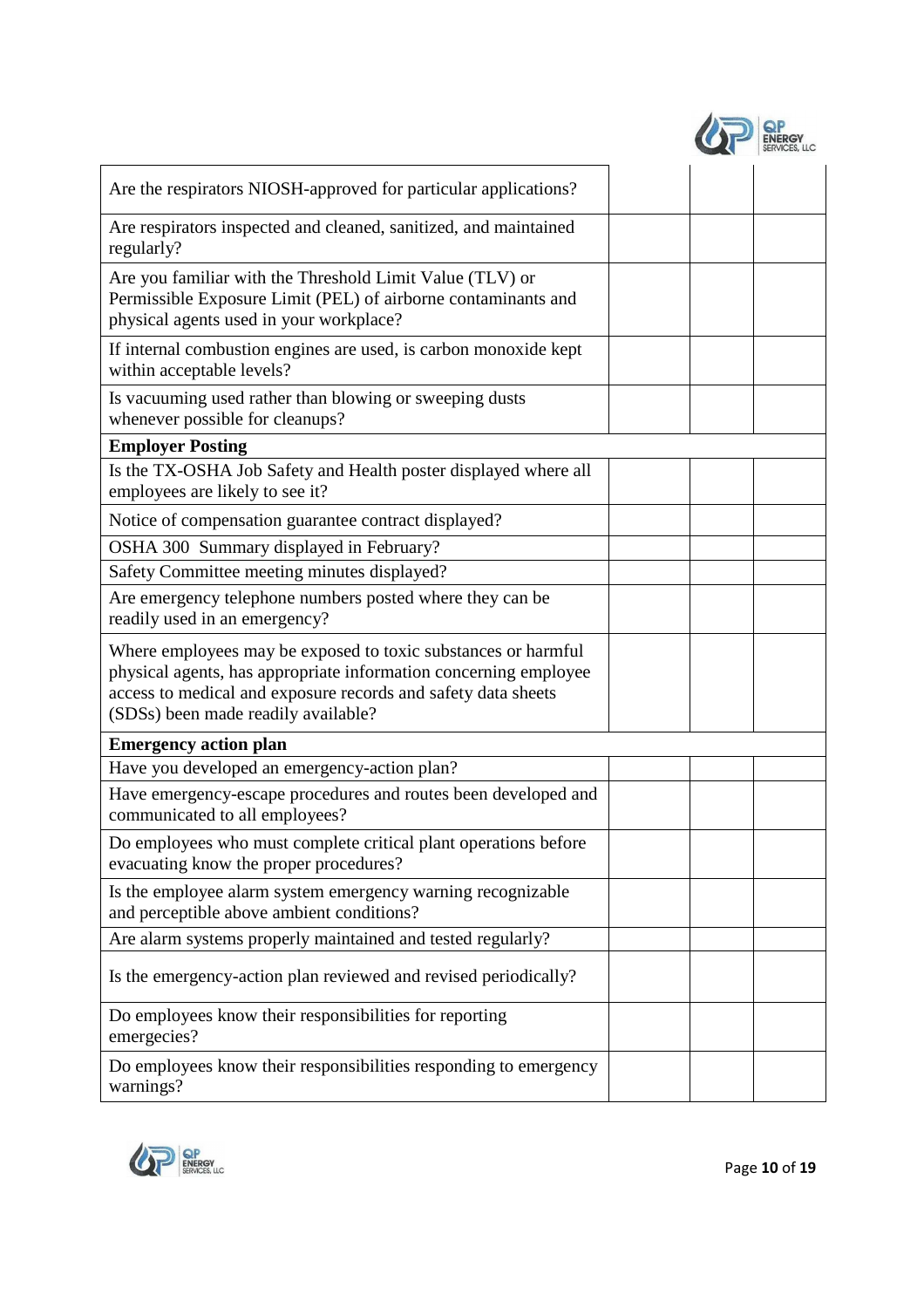| Do employees know their responsibilities performing rescue and<br>medical duties?                                                                                                                                      |  |  |
|------------------------------------------------------------------------------------------------------------------------------------------------------------------------------------------------------------------------|--|--|
| <b>Hazard Communication</b>                                                                                                                                                                                            |  |  |
| Do you have a written hazard communication program that<br>addresses safety data sheets (SDSs), labeling of products, and<br>employee training?                                                                        |  |  |
| Does your program include a master list of hazardous substances<br>that are used in your workplace?                                                                                                                    |  |  |
| Is there an MSDS readily available for each hazardous substance<br>used?                                                                                                                                               |  |  |
| Is someone responsible for obtaining and maintaining MSDSs,<br>labeling containers, including secondary containers that are not<br>used up in a shift or are used by more than one employee, and<br>employee training? |  |  |
| Do your employees know where to find the MSDSs?                                                                                                                                                                        |  |  |
| Is each container for a hazardous substance (vats, bottles, storage<br>tanks, etc.) labeled with the identity of the product and a hazard<br>warning that communicates specific health and physical hazards?           |  |  |
| Do you inform other employers, or contractors, whose employees<br>share a work area with your employees, where hazardous<br>substances are used?                                                                       |  |  |
| Do you train employees on the hazardous substances in their work<br>area at the time of their initial assignment and whenever a new<br>physical or health hazard is introduced into their work area?                   |  |  |
| Does training include, Information on the "Right to Know" laws?                                                                                                                                                        |  |  |
| Does training include, Hazard communication program details,<br>including an explanation of the labeling system and MSDS, and<br>how employees can obtain and use them?                                                |  |  |
| Does training include, information on where employees can review<br>the employer's written hazard communication program, and where<br>hazardous substances are located in work areas?                                  |  |  |
| Does training include, review of the contents of SDSs for each<br>hazardous substance or class of substances employees are exposed<br>$\mathrm{to}$ ?                                                                  |  |  |

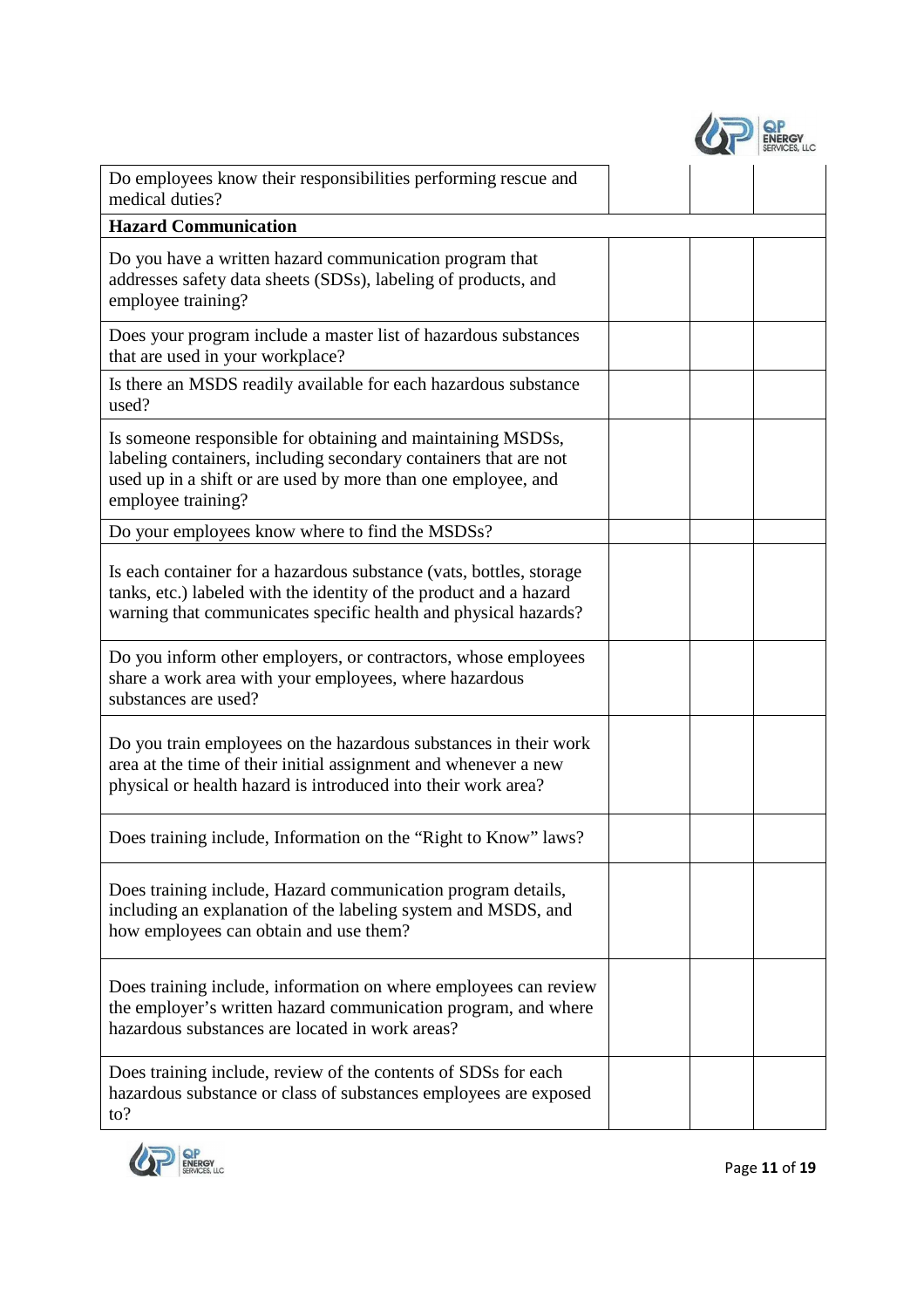

| Does training include, the physical and health hazards of                                                                                                                                |            |                |     |
|------------------------------------------------------------------------------------------------------------------------------------------------------------------------------------------|------------|----------------|-----|
| substances in the work area, how to detect<br>their presence, and specific protective measures to be used?                                                                               |            |                |     |
|                                                                                                                                                                                          |            |                |     |
| Hand tools and equipment                                                                                                                                                                 | <b>YES</b> | N <sub>O</sub> | N/A |
| Are all company- and employee-owned tools and equipment in<br>good working condition?                                                                                                    |            |                |     |
| Are hand tools such as chisels or punches that develop<br>mushroomed heads reconditioned or replaced as necessary?                                                                       |            |                |     |
| Are broken or fractured handles on hammers, axes, or similar<br>equipment replaced promptly?                                                                                             |            |                |     |
| Are appropriate handles used on files and similar tools?                                                                                                                                 |            |                |     |
| Do employees use appropriate safety glasses, face shields, and<br>similar equipment when using hand tools or equipment that might<br>produce flying materials or be subject to breakage? |            |                |     |
| Are jacks checked periodically to ensure they are in good operating<br>condition?                                                                                                        |            |                |     |
| Are tool handles wedged tightly in the heads of all tools?                                                                                                                               |            |                |     |
| Are tool-cutting edges kept sharp tools will smoothly without<br>binding or skipping?                                                                                                    |            |                |     |
| Do employees use eye and face protection when they drive<br>hardened or tempered tools, bits, or nails?                                                                                  |            |                |     |
| <b>Material handling</b>                                                                                                                                                                 |            |                |     |
| Are materials stored so that they prevent sprains or strains when<br>employees retrieve them?                                                                                            |            |                |     |
| Is there a safe clearance for moving equipment through aisles and<br>doorways?                                                                                                           |            |                |     |
| Are aisles permanently marked and kept clear to allow safe<br>passage?                                                                                                                   |            |                |     |
| Are motorized vehicles and mechanized equipment inspected daily<br>or before use?                                                                                                        |            |                |     |
| Are vehicles shut off and brakes set before loading and unloading?                                                                                                                       |            |                |     |
| Are containers of combustibles or flammables properly stacked and<br>stabilized when they are being moved?                                                                               |            |                |     |
| Are trucks and trailers secured from movement during loading and<br>unloading?                                                                                                           |            |                |     |
| Are material-handling aids used to lift or transfer heavy or<br>awkward objects?                                                                                                         |            |                |     |

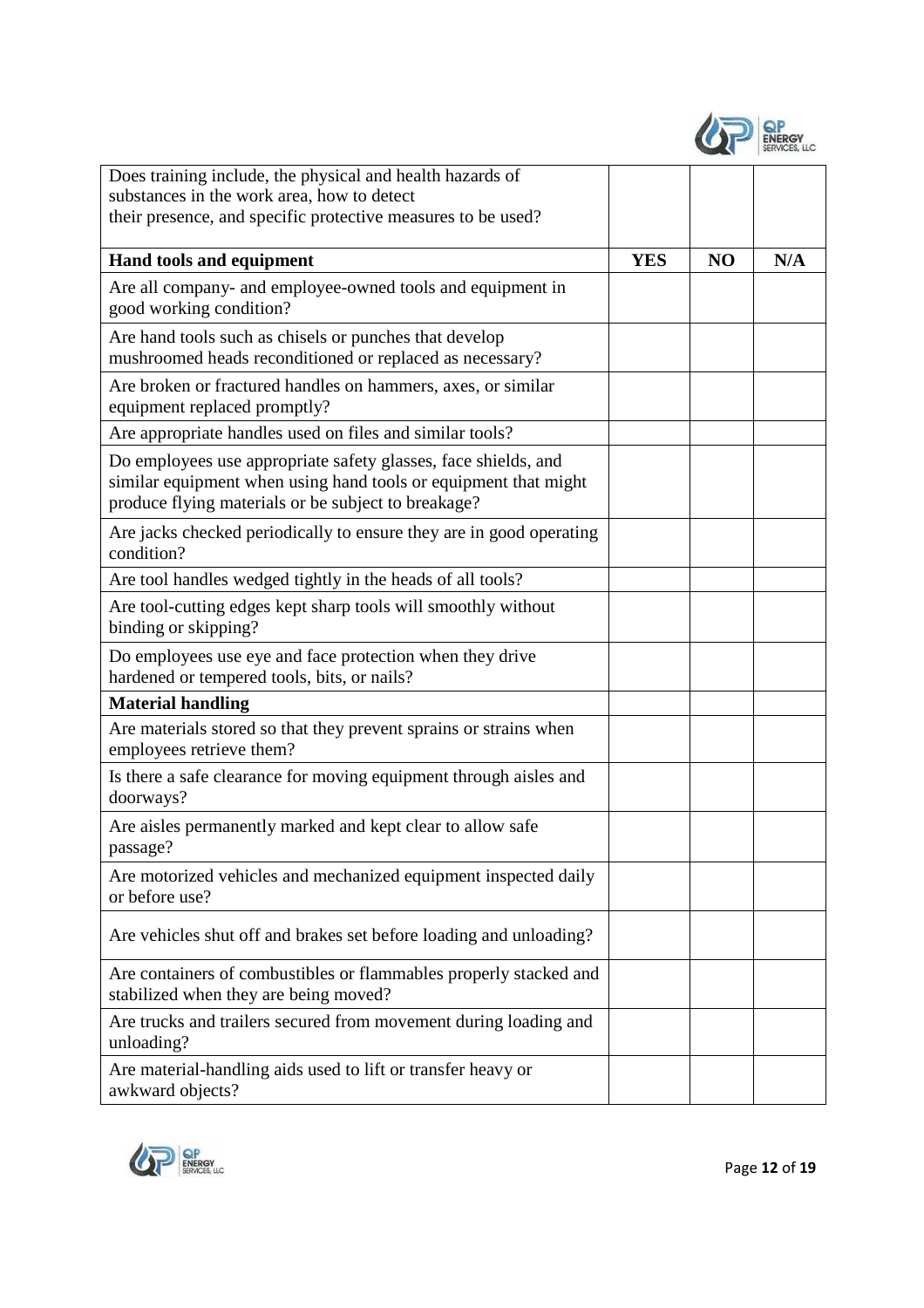|  | <b>ENERGY</b><br><b>SERVICES, LLC</b> |
|--|---------------------------------------|
|--|---------------------------------------|

| Are dock plates and loading ramps adequately constructed and<br>maintained to support imposed loads?                                  |            |                |     |
|---------------------------------------------------------------------------------------------------------------------------------------|------------|----------------|-----|
| Are hand trucks maintained in safe operating condition?                                                                               |            |                |     |
| Are materials handled at a uniform level to prevent lifting or<br>twisting injuries?                                                  |            |                |     |
| <b>Fire protection</b>                                                                                                                |            |                |     |
| If your workplace has 11 or more employees, does it have a written<br>fire-prevention plan?                                           |            |                |     |
| Does the plan describe the types of fire protection equipment and<br>systems that are available?                                      |            |                |     |
| Have you established practices and procedures to control potential<br>fire hazards and ignition sources?                              |            |                |     |
| Are employees aware of the fire hazards of the materials and<br>processes to which they are exposed?                                  |            |                |     |
| If your workplace has a fire alarm system, is it tested at least<br>annually?                                                         |            |                |     |
| Are portable fire extinguishers provided in adequate numbers and<br>types?                                                            |            |                |     |
| Are fire extinguishers mounted in readily accessible locations?                                                                       |            |                |     |
| Are fire extinguishers recharged regularly, with dates noted on the<br>inspection tags?                                               |            |                |     |
| If employees are expected to use fire extinguishers and fire<br>protection procedures, are they trained?                              |            |                |     |
| If employees are not trained to use fire extinguishers, are they<br>trained to immediately evacuate the building in a fire emergency? |            |                |     |
| <b>Flammable and combustible materials</b>                                                                                            | <b>YES</b> | N <sub>O</sub> | N/A |
| Is combustible scrap, debris, and waste stored in covered metal<br>receptacles and removed from the work site promptly?               |            |                |     |
| Are proper storage methods used to minimize the risk of fire and<br>spontaneous combustion?                                           |            |                |     |
| Are approved containers and tanks used for the storage and<br>handling of flammable and combustible liquids?                          |            |                |     |
| Are connections tight on all drums and combustible liquid piping<br>(vapor and liquid)?                                               |            |                |     |

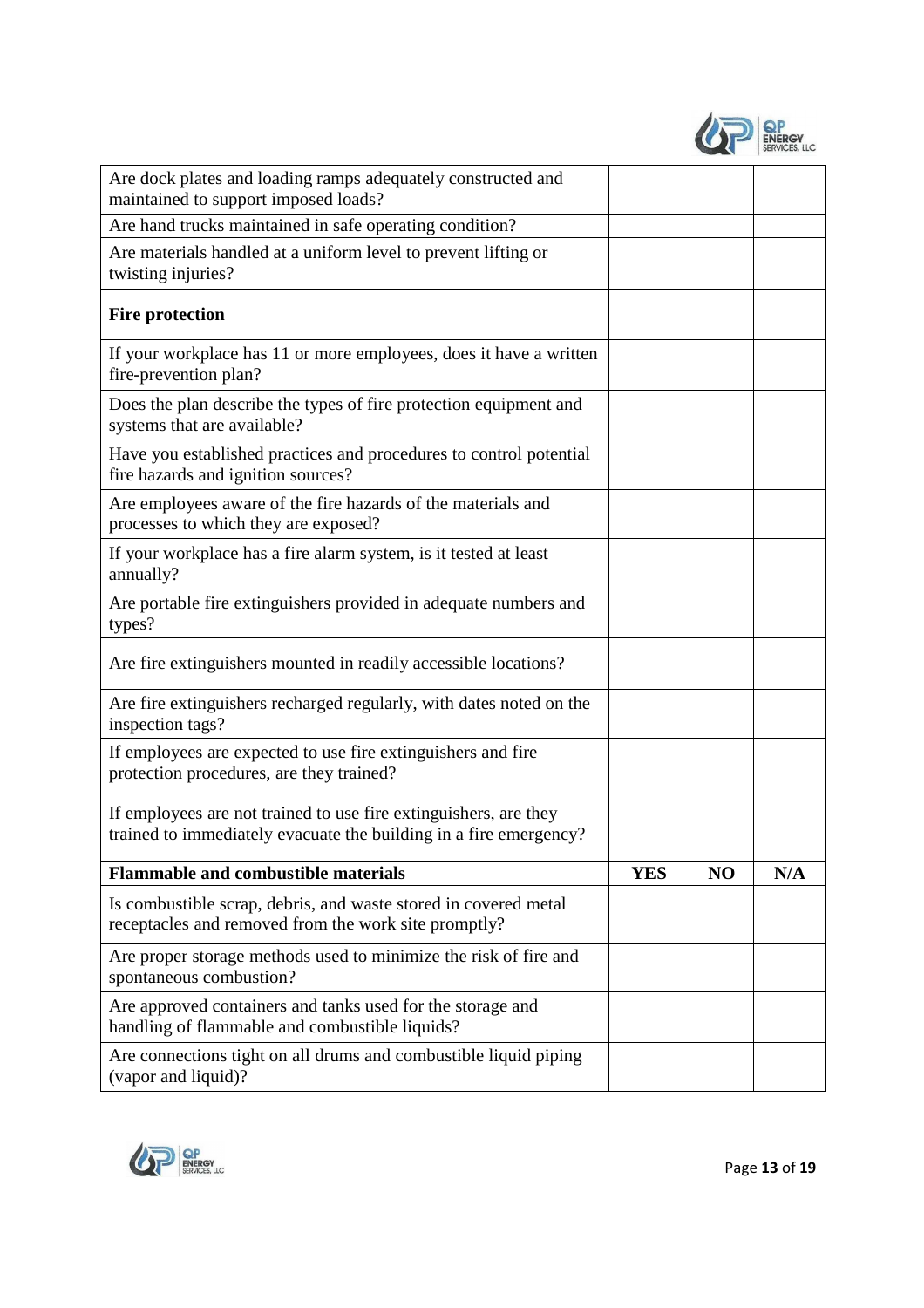| Are all flammable liquids kept in closed containers when not in<br>use?                                                                                                       |            |                |     |
|-------------------------------------------------------------------------------------------------------------------------------------------------------------------------------|------------|----------------|-----|
| Are bulk drums of flammable liquids grounded and bonded to<br>containers during dispensing?                                                                                   |            |                |     |
| Are safe practices followed when liquid petroleum gas is stored,<br>handled, and used?                                                                                        |            |                |     |
| Are liquefied petroleum storage tanks guarded to prevent damage<br>from vehicles?                                                                                             |            |                |     |
| Are all solvent wastes and flammable liquids kept in fire-resistant,<br>covered containers until they are removed from the work site?                                         |            |                |     |
| Are fuel-gas cylinders and oxygen cylinders separated by distance,<br>fire-resistant barriers, or<br>other means while in storage?                                            |            |                |     |
| <b>Noice: hearing conservation</b>                                                                                                                                            | <b>YES</b> | N <sub>O</sub> | N/A |
| Are there areas in your workplace where continuous noise levels<br>exceed 85 dBA?                                                                                             |            |                |     |
| Are noise levels measured using a sound-level meter or an octave<br>band analyzer, and are you keeping records of these levels?                                               |            |                |     |
| Have you tried isolating noisy machinery from the rest of your<br>operation?                                                                                                  |            |                |     |
| Have engineering controls been used to reduce excessive noise?                                                                                                                |            |                |     |
| Where engineering controls are not feasible, are administrative<br>controls used to minimize employee exposure to noise?                                                      |            |                |     |
| Is there a preventive health program that educates employees about<br>safe levels of noise and exposure, effects of noise on their health,<br>and use of personal protection? |            |                |     |
| Are employees who are exposed to continuous noise above 85 dBA<br>retrained annually?                                                                                         |            |                |     |
| Have you identified and posted work areas in which noise levels<br>make voice communication difficult?                                                                        |            |                |     |
| Does every employee working in areas where noise levels exceed<br>90 dBA use approved hearing protection equipment (noise<br>attenuating devices)?                            |            |                |     |

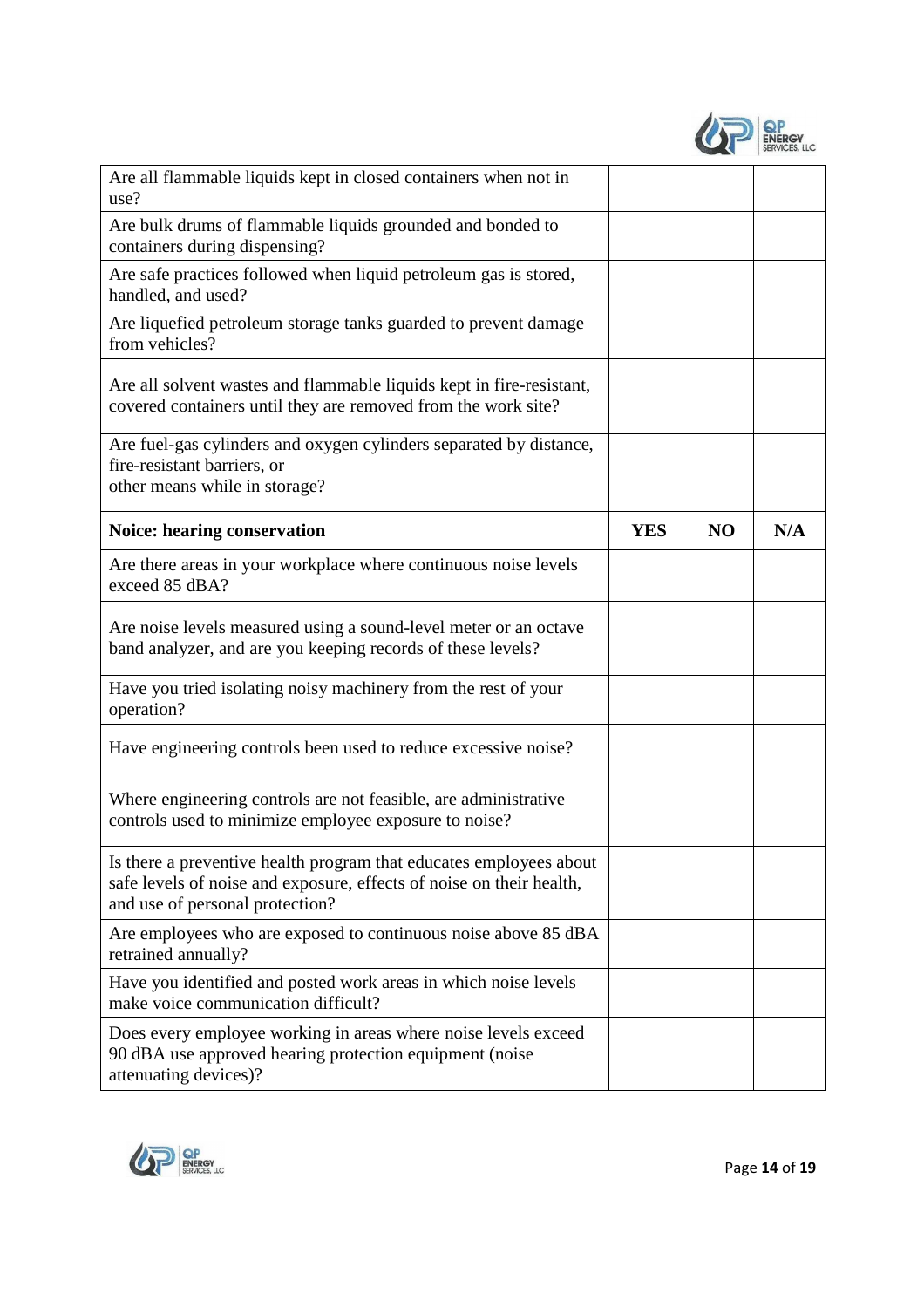|  | <b>ENERGY</b><br><b>SERVICES, LLC</b> |
|--|---------------------------------------|
|--|---------------------------------------|

| Are employees properly fitted and instructed in the proper use and<br>care of hearing protection?                                                                                                    |            |                |     |
|------------------------------------------------------------------------------------------------------------------------------------------------------------------------------------------------------|------------|----------------|-----|
| Are employees who are exposed to continuous noise above 85 dBA<br>given periodic audiometric testing to ensure that you have an<br>effective hearing-protection system?                              |            |                |     |
| <b>Personal protective equipment (PPE)</b>                                                                                                                                                           | <b>YES</b> | N <sub>O</sub> | N/A |
| Have you assessed workplace hazards that might require PPE and<br>reviewed related injuries?                                                                                                         |            |                |     |
| Has the assessment been documented?                                                                                                                                                                  |            |                |     |
| Does the documentation identify the workplace evaluated?                                                                                                                                             |            |                |     |
| Has training been provided to each employee who is required to<br>wear PPE?                                                                                                                          |            |                |     |
| Has the training been documented?                                                                                                                                                                    |            |                |     |
| Are protective goggles or face shields provided to employees and<br>worn when there may be danger of flying material or caustic or<br>corrosive materials?                                           |            |                |     |
| Are ANSI-approved safety glasses worn at all times in areas where<br>there is risk of eye injury?                                                                                                    |            |                |     |
| Are protective gloves, aprons, or shields provided to employees for<br>protection against cuts, corrosive liquids, and chemicals?                                                                    |            |                |     |
| Are hardhats provided and worn where there is a danger of falling<br>objects?                                                                                                                        |            |                |     |
| Are hardhats inspected periodically for damage to the shell and the<br>suspension system?                                                                                                            |            |                |     |
| Do employees exposed to vehicular traffic wear high visibility<br>garments that make them stand out from their surroundings?                                                                         |            |                |     |
| Do workers wear reflective garments at night?                                                                                                                                                        |            |                |     |
| Are appropriate respirators provided for regular or emergency use<br>where they are necessary?                                                                                                       |            |                |     |
| Is there a written respirator program?                                                                                                                                                               |            |                |     |
| Are the respirators inspected before and after each use?                                                                                                                                             |            |                |     |
| Is a written record kept of all inspection dates and findings?                                                                                                                                       |            |                |     |
| Have all employees been trained in work procedures, and proper<br>use and maintenance of protective clothing and equipment for<br>cleaning up spilled toxic or other hazardous materials or liquids? |            |                |     |
| Recordkeeping                                                                                                                                                                                        | <b>YES</b> | N <sub>O</sub> | N/A |

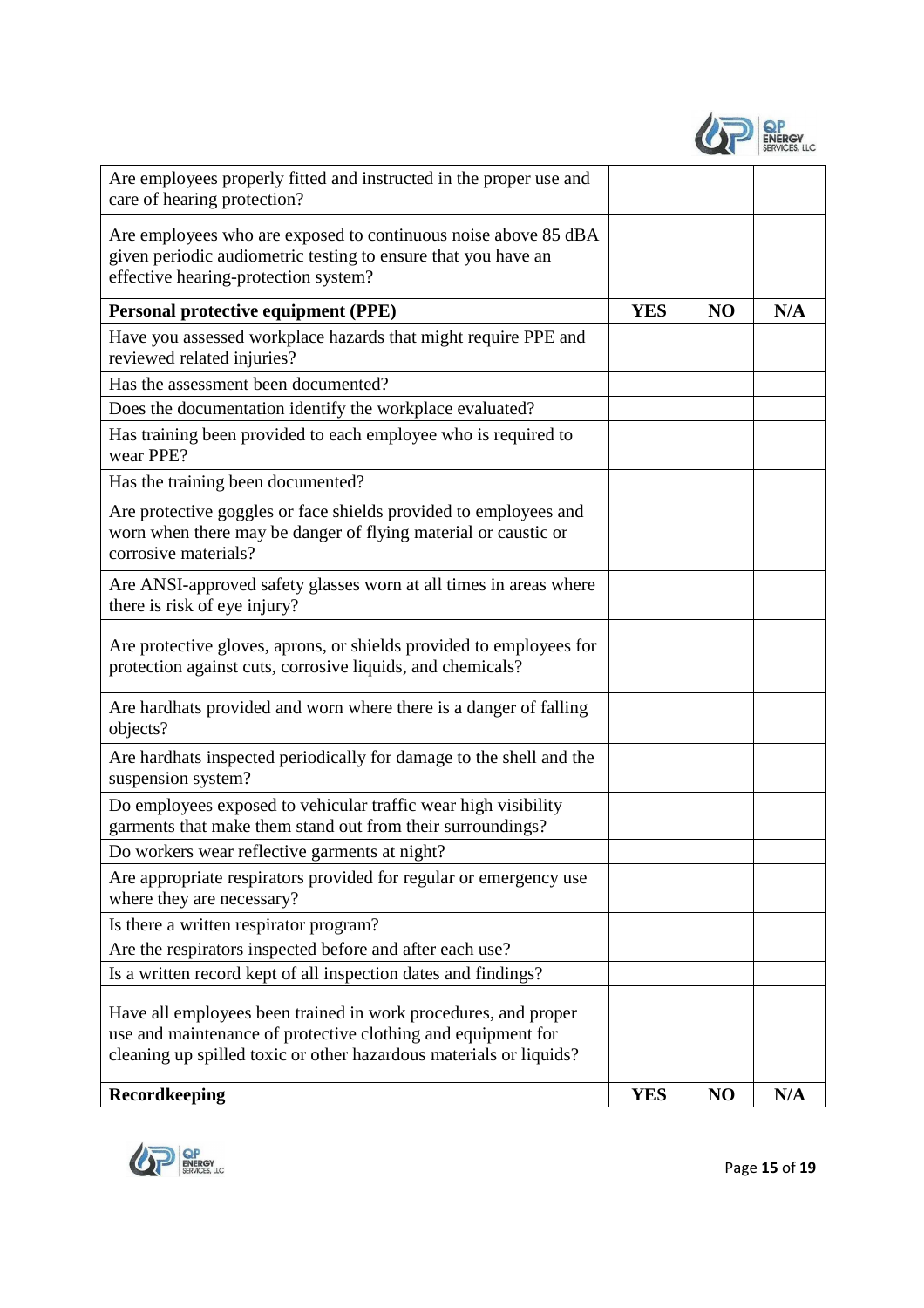

| Are all occupational injuries and illnesses, including those<br>involving loss of life, loss of consciousness, loss of time from<br>work, and those requiring treatment other than first aid, recorded as<br>required on the OSHA Form 300? |            |                |     |
|---------------------------------------------------------------------------------------------------------------------------------------------------------------------------------------------------------------------------------------------|------------|----------------|-----|
| Are copies of OSHA Form 300 and First Report of Injury, Form<br>801, kept for five years?                                                                                                                                                   |            |                |     |
| Are employee's medical records and records of exposure to<br>hazardous substances or harmful physical agents current?                                                                                                                       |            |                |     |
| Have arrangements been made to maintain required records for the<br>legal period for each type of record? (Some records must be<br>maintained for at least 40 years.)                                                                       |            |                |     |
| Are operating permits and records current for elevators, pressure<br>vessels, and liquefied petroleum gas tanks?                                                                                                                            |            |                |     |
| Are employee safety and health training records maintained?                                                                                                                                                                                 |            |                |     |
| Are safety inspections and corrections documented and<br>maintained?                                                                                                                                                                        |            |                |     |
| <b>Safety Committees and safety meetings</b>                                                                                                                                                                                                | <b>YES</b> | N <sub>O</sub> | N/A |
| Is the safety committee composed of an equal number of employer<br>and employee representatives?                                                                                                                                            |            |                |     |
| Are all employees in attendance at safety meetings?                                                                                                                                                                                         |            |                |     |
| Is there at least one employer representative authorized to ensure                                                                                                                                                                          |            |                |     |
| correction of safety and health issues in attendance at safety<br>meetings?                                                                                                                                                                 |            |                |     |
| Are employee representatives on the safety committee volunteers<br>or elected by their peers?                                                                                                                                               |            |                |     |
| For employers of twenty or more employees, are there at least four<br>members on the safety committee?                                                                                                                                      |            |                |     |
| Does the safety committee meet at least once a month except in<br>months when workplace inspections are performed?                                                                                                                          |            |                |     |
| Are safety meetings being held according to the frequency required<br>by the rule?                                                                                                                                                          |            |                |     |
| If you work in construction and hold safety meetings, are you<br>holding the meetings monthly and before the start of each job that<br>lasts more than one week?                                                                            |            |                |     |

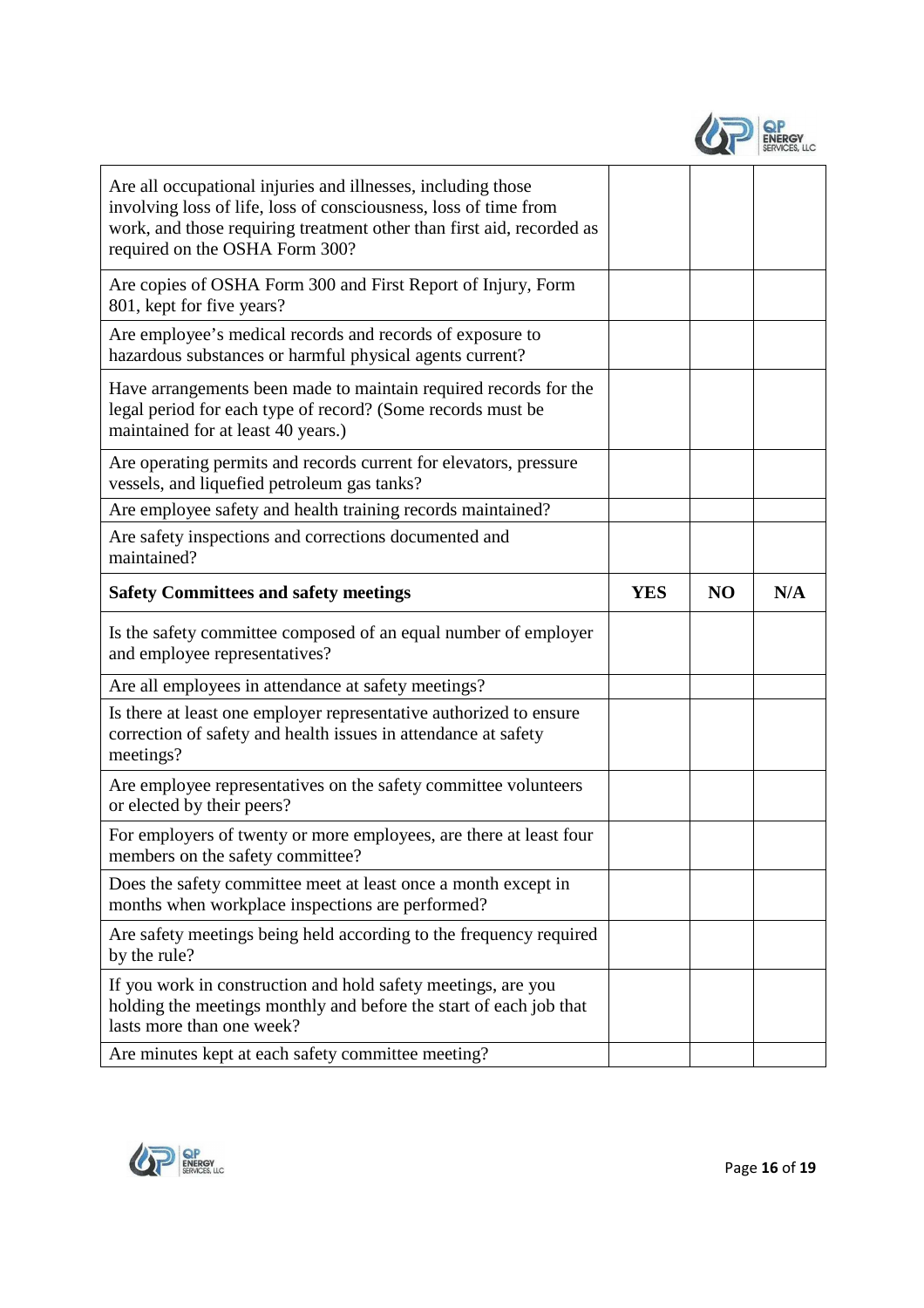| <b>ENERGY</b><br><b>SERVICES, LLC</b> |
|---------------------------------------|
|                                       |

| If you are an employer engaged in construction, utility, or<br>manufacturing work, are you documenting your safety meeting<br>minutes and retaining them for three years?                 |  |  |
|-------------------------------------------------------------------------------------------------------------------------------------------------------------------------------------------|--|--|
| Are you documenting minutes of your safety meetings when all<br>employees are not in attendance?                                                                                          |  |  |
| Are safety committee and safety meeting minutes available to all<br>employees?                                                                                                            |  |  |
| Are the safety committee and safety meeting minutes maintained<br>for at least three years?                                                                                               |  |  |
| Are all reports, evaluations, and recommendations of the safety<br>committee included in the safety committee minutes?                                                                    |  |  |
| Has a reasonable time been set within which your employer must<br>respond in writing to safety committee recommendations?                                                                 |  |  |
| Has the safety committee set up a system for collecting safety-<br>related suggestions, reports of hazards, or other information<br>directly from those involved in workplace operations? |  |  |
| Is such information reviewed during the next safety committee<br>meeting and recorded in the minutes?                                                                                     |  |  |
| Do the minutes of your safety committee identify who will be<br>responsible for follow up on recommended corrective actions?                                                              |  |  |
| Has the safety committee established procedures for conducting<br>workplace inspections at least quarterly?                                                                               |  |  |
| Does the quarterly inspection team include employer and employee<br>representatives?                                                                                                      |  |  |
| Are members of the inspection team trained in hazard<br>identification?                                                                                                                   |  |  |
| Does the inspection team document in writing the location and<br>identity of hazards?                                                                                                     |  |  |
| Are quarterly inspections of satellite locations done by the<br>inspection team or by a person designated at the location?                                                                |  |  |
| Does the safety committee establish an inspection schedule for<br>those mobile locations, infrequently visited sites, and sites that do<br>not lend themselves to quarterly inspections?  |  |  |
| Does the safety committee recommend ways for the employer to<br>eliminate or correct hazards and unsafe work practices in the<br>workplace?                                               |  |  |

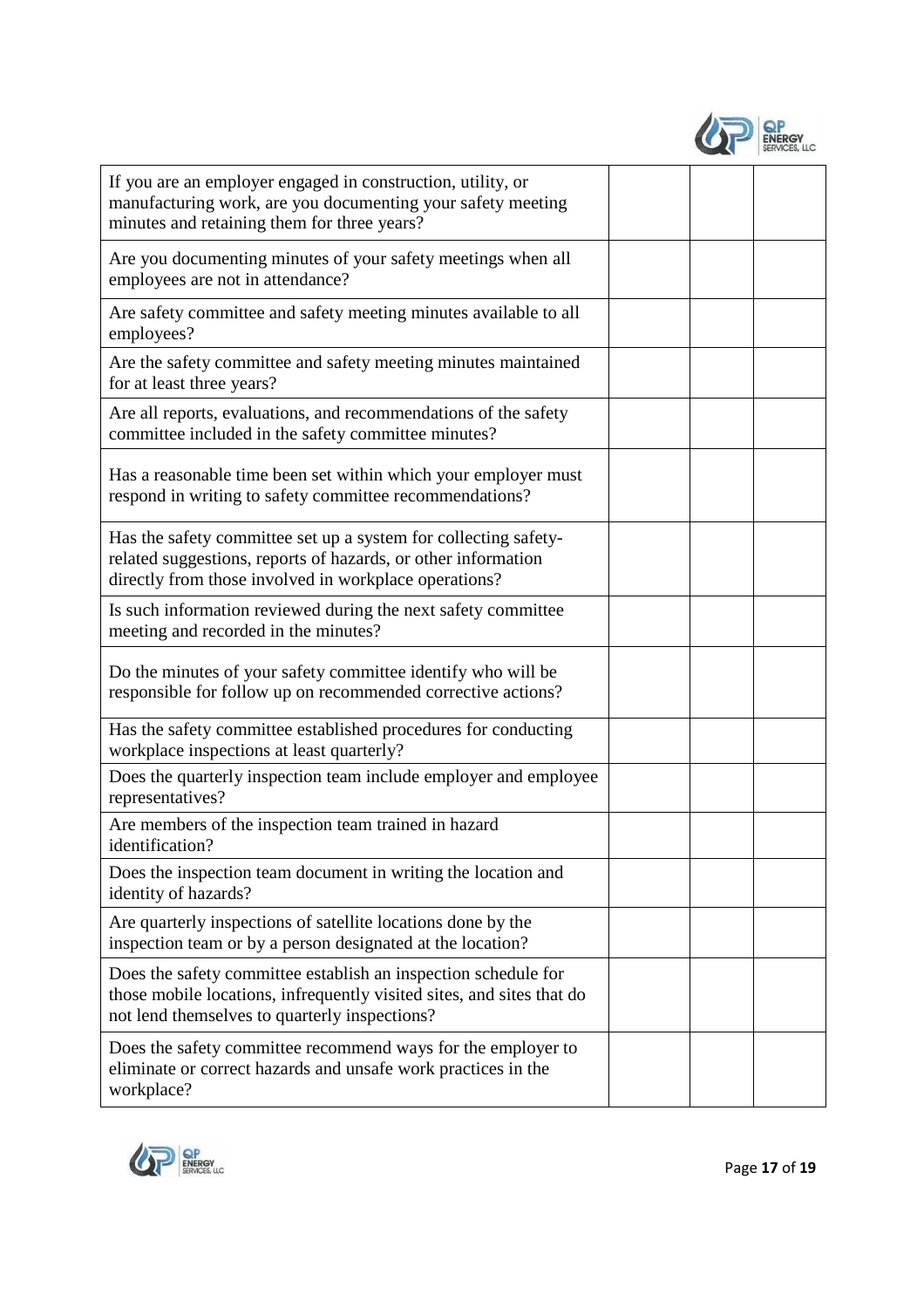| <b>ENERGY</b><br>SERVICES, LLC |
|--------------------------------|
|                                |

| Has the safety committee established procedures for reviewing<br>safety and health inspection reports and to make recommendations<br>for improvement to management? |            |                |     |
|---------------------------------------------------------------------------------------------------------------------------------------------------------------------|------------|----------------|-----|
| Has the safety committee evaluated the employer's system for<br>ensuring safety and health accountability?                                                          |            |                |     |
| Has the safety committee made recommendations for improving<br>safety and health accountability?                                                                    |            |                |     |
| Has the safety committee established procedures for investigating<br>workplace injury accidents, illnesses, and deaths?                                             |            |                |     |
| Do safety committee members have access to applicable Texas<br>occupational safety and health standards?                                                            |            |                |     |
| Have safety committee members received safety training in hazard<br>identification and accident investigation?                                                      |            |                |     |
| Have safety committee members received training on the principles<br>of accident and incident investigations?                                                       |            |                |     |
| Tools and equipment: portable power-operated                                                                                                                        | <b>YES</b> | N <sub>O</sub> | N/A |
| Do grinders, saws, and similar equipment have appropriate safety<br>guards?                                                                                         |            |                |     |
|                                                                                                                                                                     |            |                |     |
| Are power tools used with the shield or guard that the manufacturer<br>recommends?                                                                                  |            |                |     |
| Are portable circular saws equipped with guards above and below<br>the base shoe?                                                                                   |            |                |     |
| Are circular saw guards checked to ensure guarding of the lower<br>blade portion?                                                                                   |            |                |     |
| Are rotating or moving parts of equipment guarded to prevent<br>physical contact?                                                                                   |            |                |     |
| Are all cord-connected, electrically-operated tools and equipment<br>either grounded or of the approved double-insulated type?                                      |            |                |     |
| Are effective guards in place over belts, pulleys, chains, and<br>sprockets on equipment such as concrete mixers, air compressors,<br>and the like?                 |            |                |     |
| Are portable fans provided with full guards having openings of $1/2$<br>inch or less?                                                                               |            |                |     |